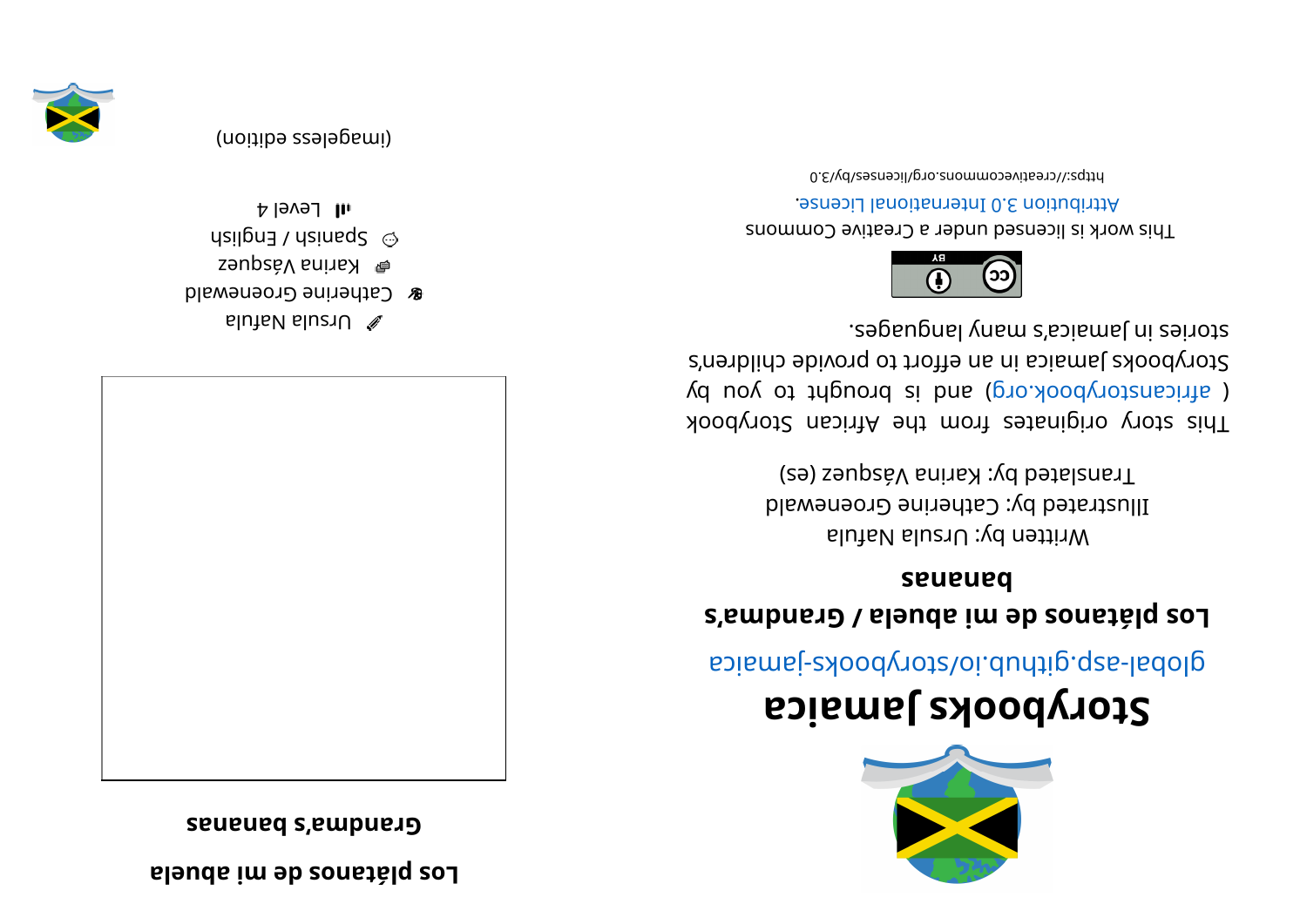

El huerto de mi abuela era maravilloso y tenía mucho sorgo, mijo y yuca. Pero lo mejor de todo eran los plátanos. Aunque mi abuela tenía muchos nietos, yo, en secreto, sabía que era su favorita. Me invitaba a su casa muy a menudo. También me contaba muchos secretos. Pero había un secreto que nunca me contó: el lugar donde ella hacía madurar los plátanos.

Grandma's garden was wonderful, full of sorghum, millet, and cassava. But best of all were the bananas. Although Grandma had many grandchildren, I secretly knew that I was her favourite. She invited me often to her house. She also told me little secrets. But there was one secret she did not share with me: where she ripened bananas.

• • •



Más tarde esa noche, me llamaron mi madre, padre y abuela. Yo sabía por qué. Me fui a dormir habiendo aprendido que no podía volver a robar nunca más, ni a mi abuela, ni a mis padres, ni a nadie más.

• • •

Later that evening I was called by my mother and father, and Grandma. I knew why. That night as I lay down to sleep, I knew I could never steal again, not from grandma, not from my parents, and certainly not from anyone else.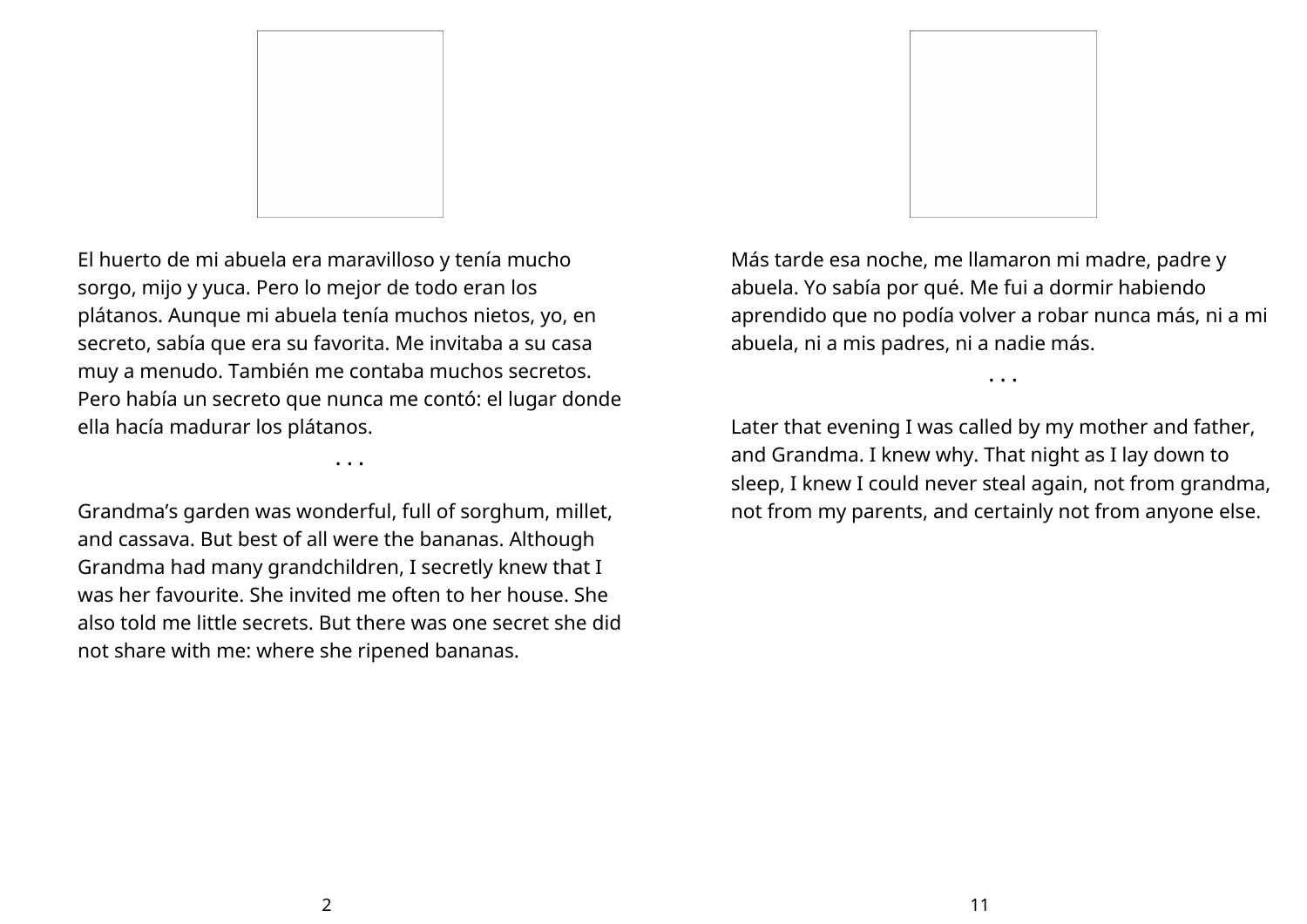

tiempo. apresuré en ir a visitarla. Pero no pude evitarla por mucho yuca para venderlos en el mercado. Ese día no me temprano. Ella siempre tomaba los plátanos vonbarros y la El día siguiente era día de mercado. Mi abuela se despertó

not avoid her for long. the market. I did not hurry to visit her that day. But I could to lles of avays took ripe bananas and cassava to sell at The following day was market day. Grandma woke up

".e9vsəl ɔipɕm ɣm əาɕ ɣənT leaves for, Grandma?" I asked. The only answer I got was, turned from time to time. I was curious. "What are the basket, there were several banana leaves that Grandma answer I got was, "It's my magic basket." Next to the Grandma's house. When I asked what it was for, the only One day I saw a big straw basket placed in the sun outside

bup sangs". babizoinus itnes oY .obnaus ne sev eb adaetlov

de la casa de mi abuela. Cuando le pregunté para qué era,

Un dia vi un gran canasto de paja que estaba al sol, afuera

sleuds im eup onstalq eb zejon zeinsv naidsn ,otzsnas

leb obsl IA ."opigàm otzanas im est :òibnoqes em olòs

respondes". "Son mis hojas mągicas".

son las hojas, abuela?" le pregunté. Ella sólo me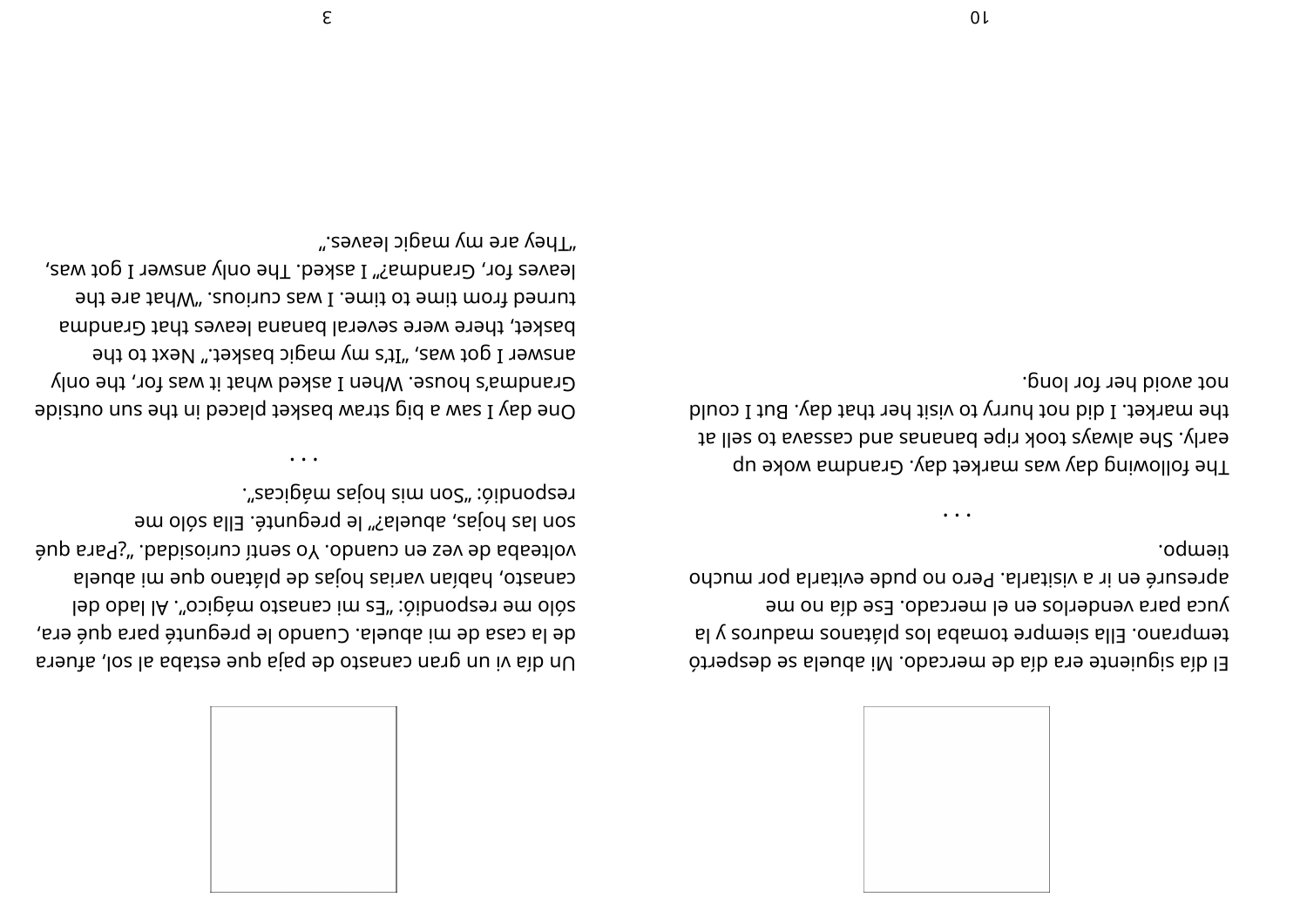

Me pareció muy interesante observar a mi abuela, los plátanos, las hojas de plátano y al gran canasto de paja. Pero mi abuela me ordenó que fuera donde mi madre a hacer un mandado. "Abuela, por favor, déjame mirar cómo preparas…" "No seas testaruda, niña, haz lo que te digo," insistió. Me fui corriendo.

• • •

It was so interesting watching Grandma, the bananas, the banana leaves and the big straw basket. But Grandma sent me off to my mother on an errand. "Grandma, please, let me watch as you prepare…" "Don't be stubborn, child, do as you are told," she insisted. I took off running.



Al día siguiente, cuando mi abuela estaba en su huerta recolectando vegetales, entré a su casa hurtadillas y revisé los plátanos. Casi todos estaban maduros. No pude evitar coger cuatro. Mientras caminaba de puntitas hacia la salida, escuché a mi abuela toser afuera. Logré esconder los plátanos bajo mi vestido y pasé caminando al lado de ella.

• • •

The following day, when grandma was in the garden picking vegetables, I sneaked in and peered at the bananas. Nearly all were ripe. I couldn't help taking a bunch of four. As I tiptoed towards the door, I heard grandma coughing outside. I just managed to hide the bananas under my dress and walked past her.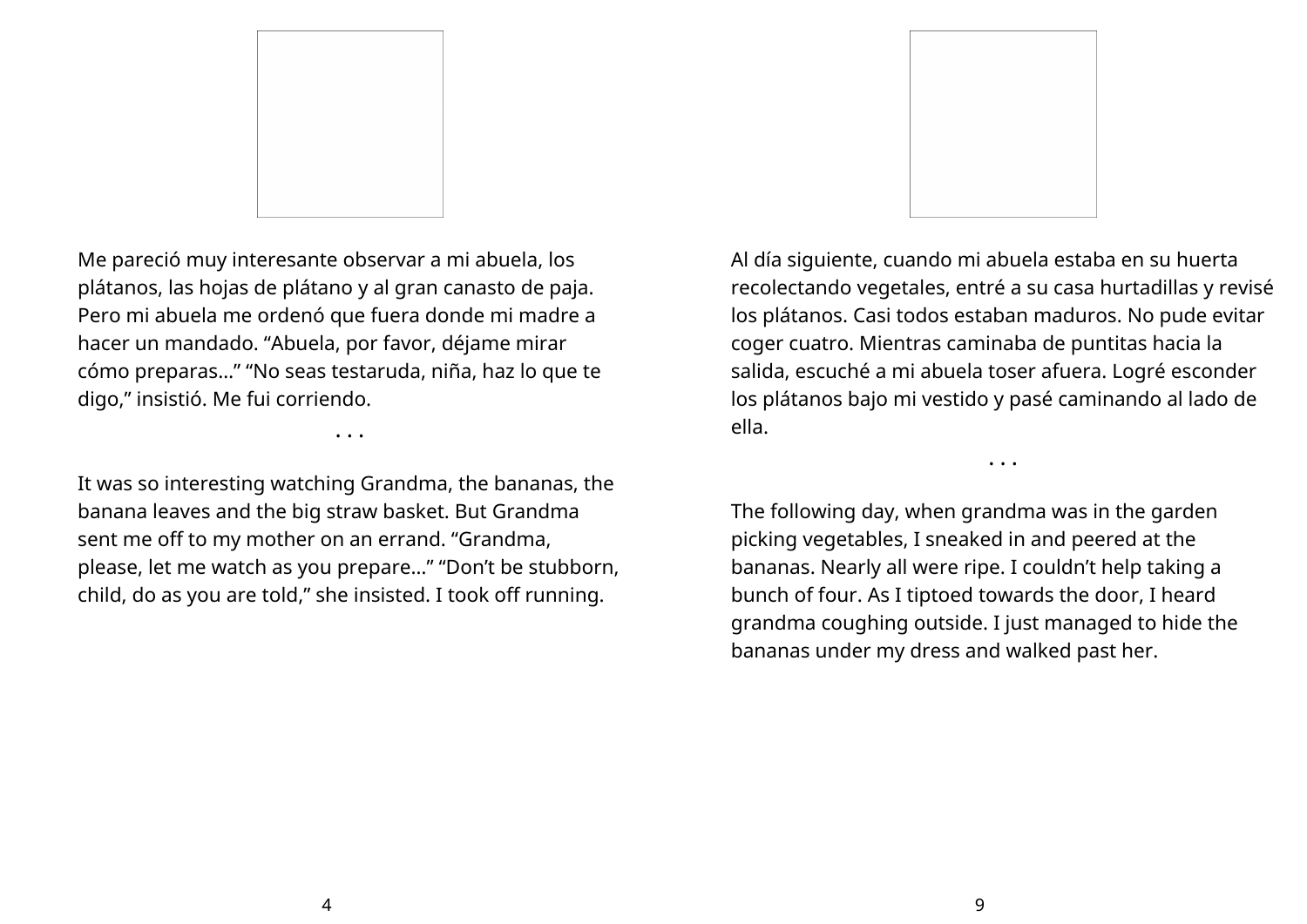

.abiv Era el plátano más dulce que me había comido en toda mi el canasto, fui detrás de la casa y me lo comi rápidamente. uno y lo escondí en mi vestido. Después de volver a cubrir igo couplem yum zonstalg bb notiom in addeH .sev ese momento, corri a su casa a revisar los plátanos otra nd .exbam im a natiziv a oniv sleuda im ,etneiupiz sib lA

 $\bullet$   $\bullet$   $\bullet$ 

sweetest banana I had ever tasted. went behind the house and quickly ate it. It was the I , nisps texted edt priver covering the basket again, I more. There was a bunch of very ripe ones. I picked one mother, I rushed to her house to check the bananas once The following day when grandna came to visit my

muy decebciouante! sulamente me respondió, "Están en mi lugar mágico." ¡Fue causacy donde estan todos los platanos, y dónde....?" pero le àte ebnòb; aleudA" .zonstàlq zol in otzanas le sinet Cuando regrese, mi abuela estaba sentada afuera pero no

pulational possessions is the only answer I got was, "They are in my magic place." It the basket, where are all the bananas, and where..." But neither the basket nor the bananas. "Grandma, where is when I returned, Grandma was sitting outside but with